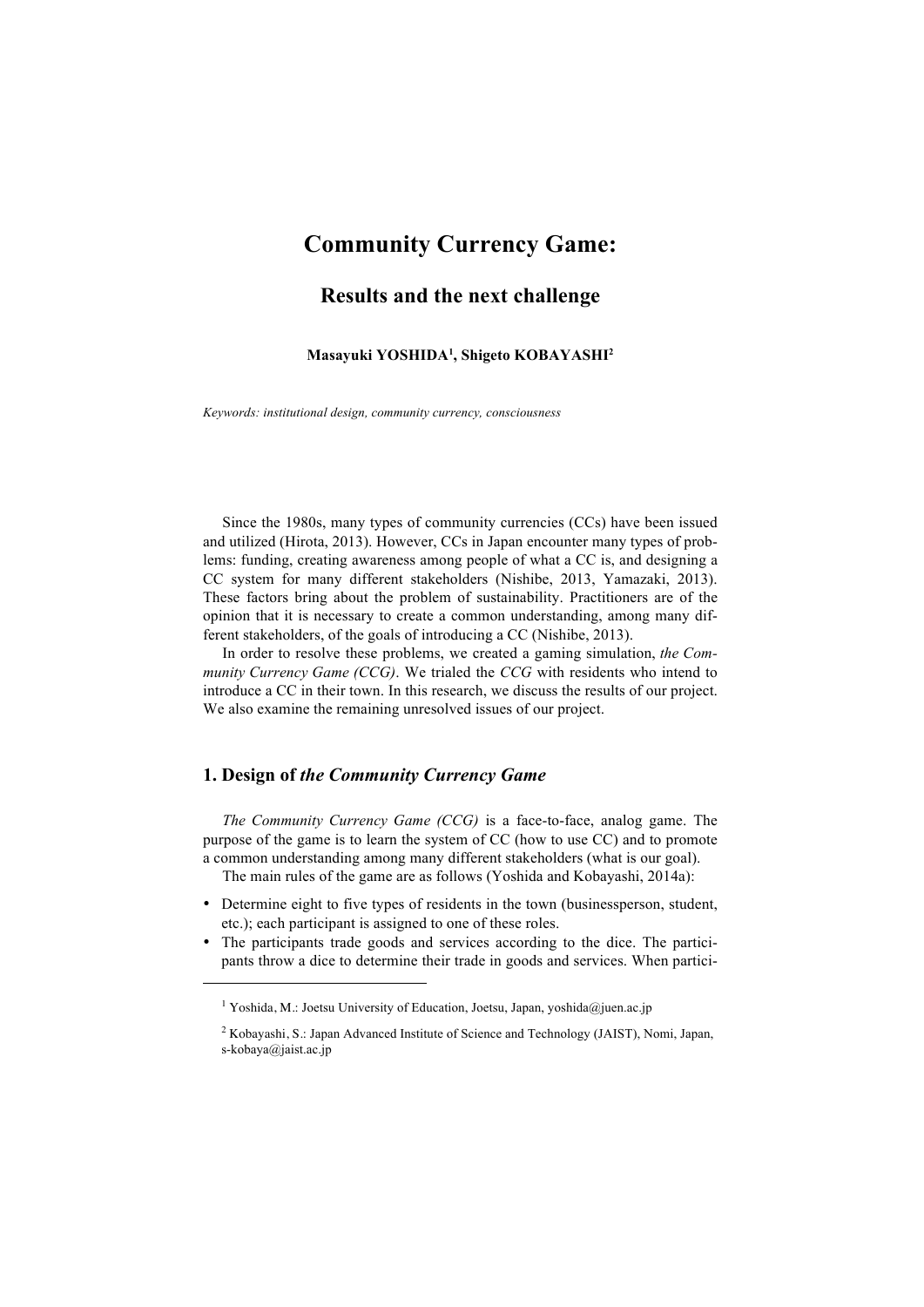pants buy goods and services, they must choose a shop inside or outside the town. The price of goods and services inside the town is higher than that outside.

- Participants are faced with some problem (snow removal, etc.), the nature of which is determined by the dice. Other participants can volunteer to help them. If they perform their volunteer service, their income from outside the town reduces ten percent on their next turn as a cost of volunteer work. In these situations, they choose to pursue either their own interest or the public interest.
- The game consists of two phases. The first phase consists of two turns; during this phase, the participants trade only with legal tender (yen). The second phase consists of three turns. In the second phase, they trade with legal tender and community currency. In this phase, participants decide the proportion of community currency to be used to pay the selling price of goods traded. Participants also decide whether to receive community currency for volunteer services rendered.

## **2. Results of** *the Community Currency Game*

We applied the *CCG* to residents of some towns: Iide, Tsubata, Nomi, etc. (Yoshida, 2012a; 2012b; Yoshida and Kobayashi, 2014). To evaluate how residents learn to use a CC, we considered the trade history of the *CCG.* To examine how they create a common understanding of their goal, we used pre- and post-game questionnaires.

 The trade history of the *CCG* pointed out that: 1) the proportions of items bought inside the town increased after introducing a CC; and 2) the rate of volunteering increased after introducing a CC (Yoshida and Kobayashi, 2014a; 2014b). From the pre- and post-game questionnaires, 3) participants' attitudes towards the diversity of money were positively affected; and 4) participants came to recognize the meaning of the network formed by a CC (Kobayashi, Yoshida and Hashimoto, 2013).

 These results suggest that the *CCG* does not only teach participants how to use a CC but also changes their views of money and community. In fact, we found that 5) a positive feedback relationship exists between using a CC by volunteering and community-oriented values. In debriefing, participants can create a common understanding among many different stakeholders with these results. The *CCG* has an advantage in introducing the concept of a CC.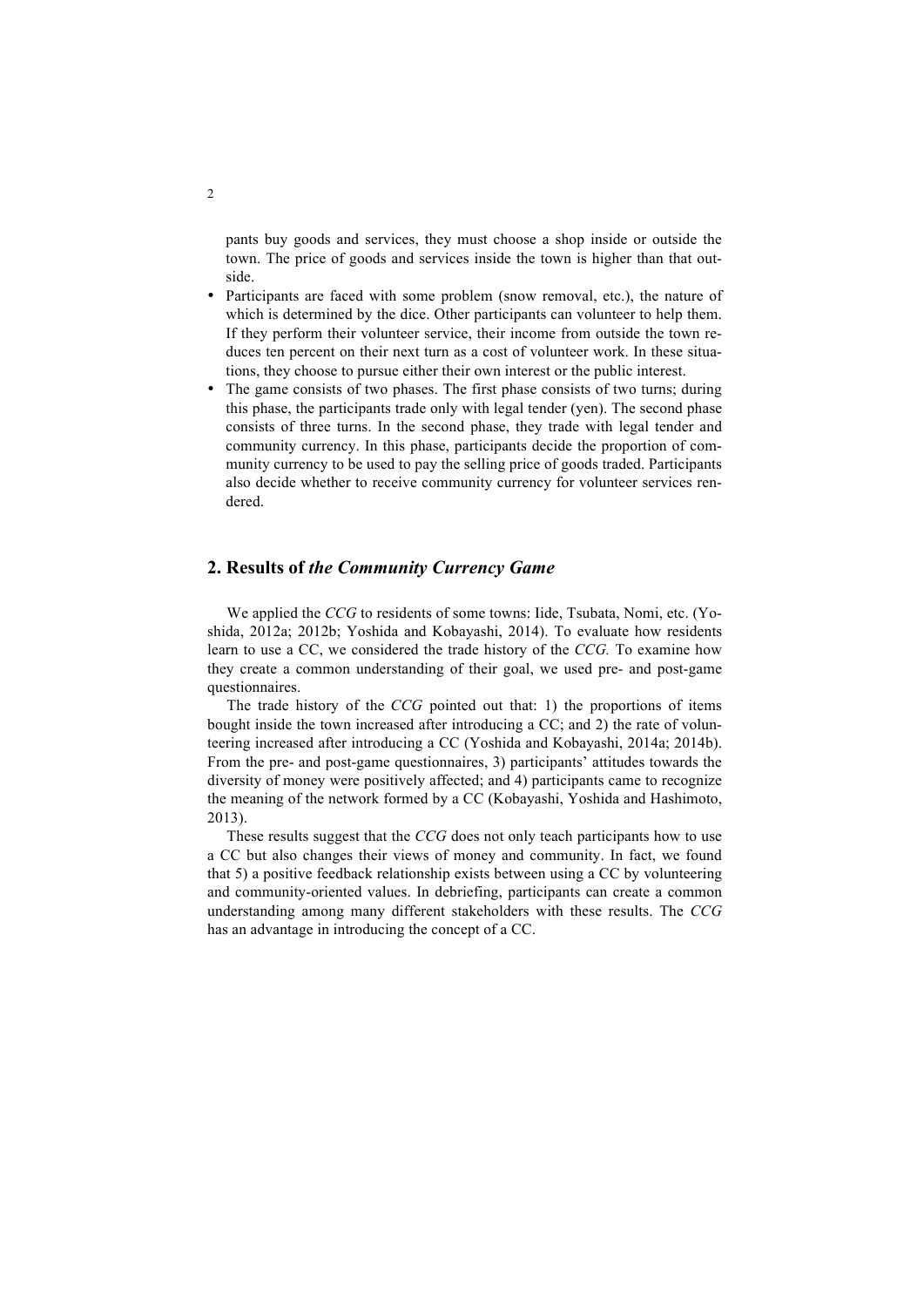## **3. Remaining unresolved issues of** *the Community Currency Game*

 However, this game has some remaining issues. In the post-game questionnaire, many participants answered that they want to introduce a CC in their town but do not know whether to use the CC on their own. These results point out that the *CCG* can encourage introducing a CC but can't encourage using a CC sufficiently. In order to successfully implement use of a CC, we must identify the factors that encourage using a CC. We constructed a multi-simulation model and identified the factors that influence circulation of a CC (Kobayashi, Takahashi and Hashimoto, 2012).

 In the simulation model, we identify the conditions of circulating a CC: practicable policy by issuer of CC (level A), resident agents' behavior (level B), internal rules of resident agents (level C), and the macro level (level D) (fig.1).



**Fig.1 Causal Loop of the Purchase Rate Increase** (Source: Kobayashi, Takahashi and Hashimoto (2012))

Factors in Level A are the factors that an issuer of a CC can control. These are the key factors that should be considered when designing a CC. Factors in Level B represent resident agents' behavior. These factors determine the commercial and community activities of the town. Factors in Level C represent the residents' internal rules or values. Factors in Level D represent the consequences of residents' activities.

 In the simulation three factors in Level A promote use of a CC and bring about an increased purchase rate in the town (Level D). However, if we think about the sustainability of circulating a CC in the town it is important to focus on the internal rules of resident agents (Level C). Yoshida and Kobayashi (2014b) pointed out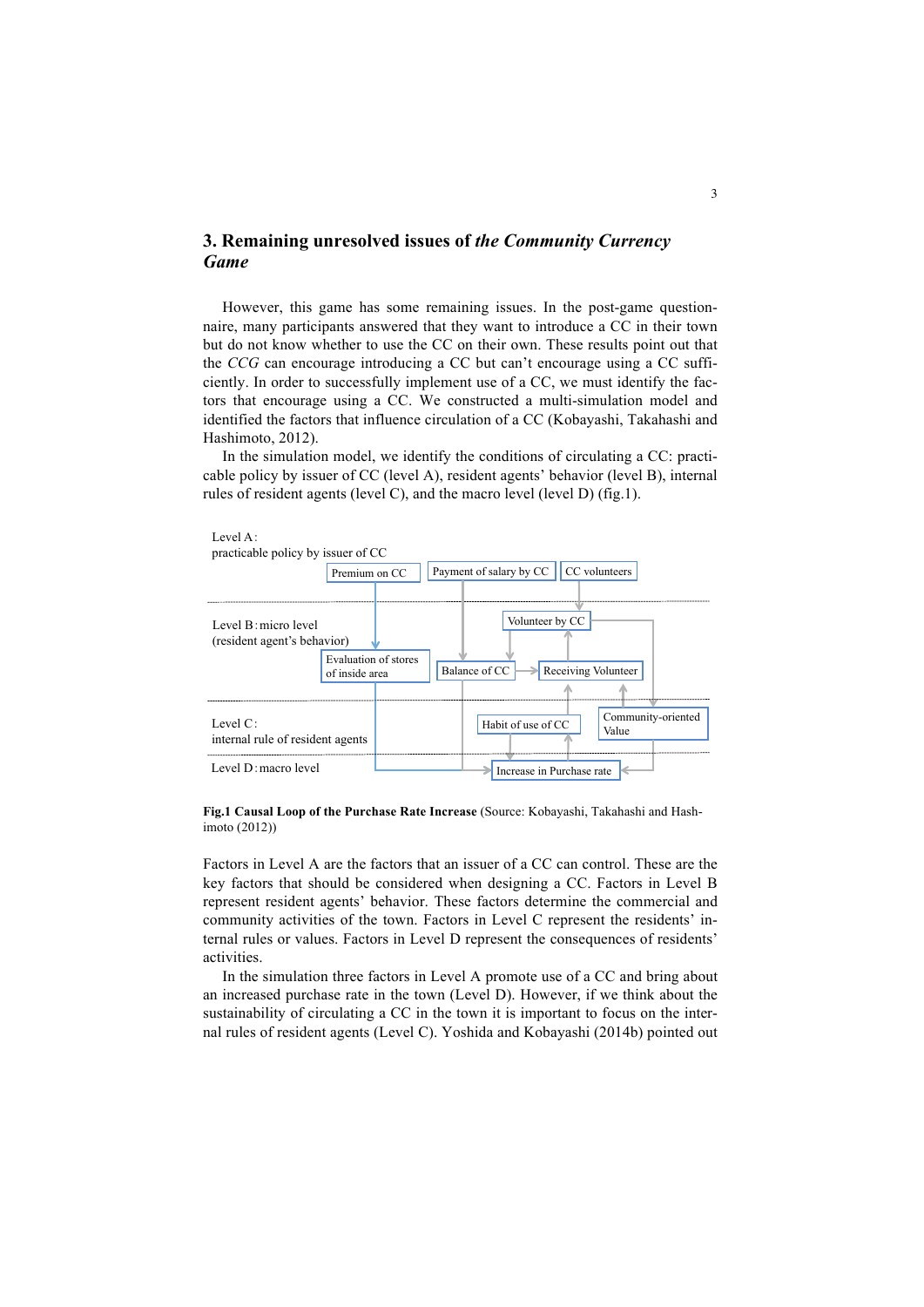that community-oriented values and tolerance of using multiple types of money promote use of a CC. The next challenge in our project is to develop another gaming simulation as a tool for encouraging use of a CC and to examine the feasibility of the simulation.

### **4. Next challenge in our project**

 One of the limitations of our study is that the relationship between the consciousness of money and community and CC circulation is unclear. We thus need to develop another gaming simulation to examine the relationship between consciousness of money and community and CC circulation. We can use multi-agent simulation for the purpose of examining this question.

 Our next challenge is to create a gaming simulation that promotes use of CC through influencing participants' consciousness of money and community. In order to carry out this project, we need to consider more effective ways to use the simulation and gaming.

Acknowledgments **This research was supported by grants from FOST and from Grant-in-Aid for Young Scientists (B) Grant Number 25750122.**

#### References

- Hirota, Y. (2013). Recent trends in complementary currencies in the world (in Japanese), In Nishibe, M. (Ed.), *Community Currency*, 178-182. Kyoto: Minerva Shobo.
- Kobayashi, S., Takahashi, Y., & Hashimoto, T. (2012). The circulation mechanism of community currency in hilly and mountainous area: an agent-based simulation study, *The Proceedings of the 8th Conference of the European Social Simulation Association*, 169-174.
- Kobayashi, S., Yoshida, M., & Hashimoto, T. (2013). Study on the mechanism of community currency circulation using gaming and multi-agent simulation (in Japanese), *Simulation & Gaming*, 23 (2), 1-11.

Nishibe, M. (Ed), (2013). *Community Currency* (in Japanese), Kyoto: Minerva Shobo.

- Yamazaki, S. (2013). *Community Currency as a tool of regional revitalization* (in Japanese), Osaka: Osaka Municipal Universities Press.
- Yoshida, M. (2012). Community Currency Game as a learning tool: Consideration of the design of Community Currency Game and its results (in Japanese), *Economic Studies (Hokkaido University)*, 62(1), 69-87.
- Yoshida, M. (2013). Consideration of the process of the introduction of community currency in hilly and mountainous area (in Japanese), *Joetsu Social Studies,* 27, 31-40.
- Yoshida, M. & Kobayashi, S. (2014a). Community Currency Game: a tool for introducing the concept of community currencies, *The Proceedings of the 45th ISAGA Conference*, 788-794.